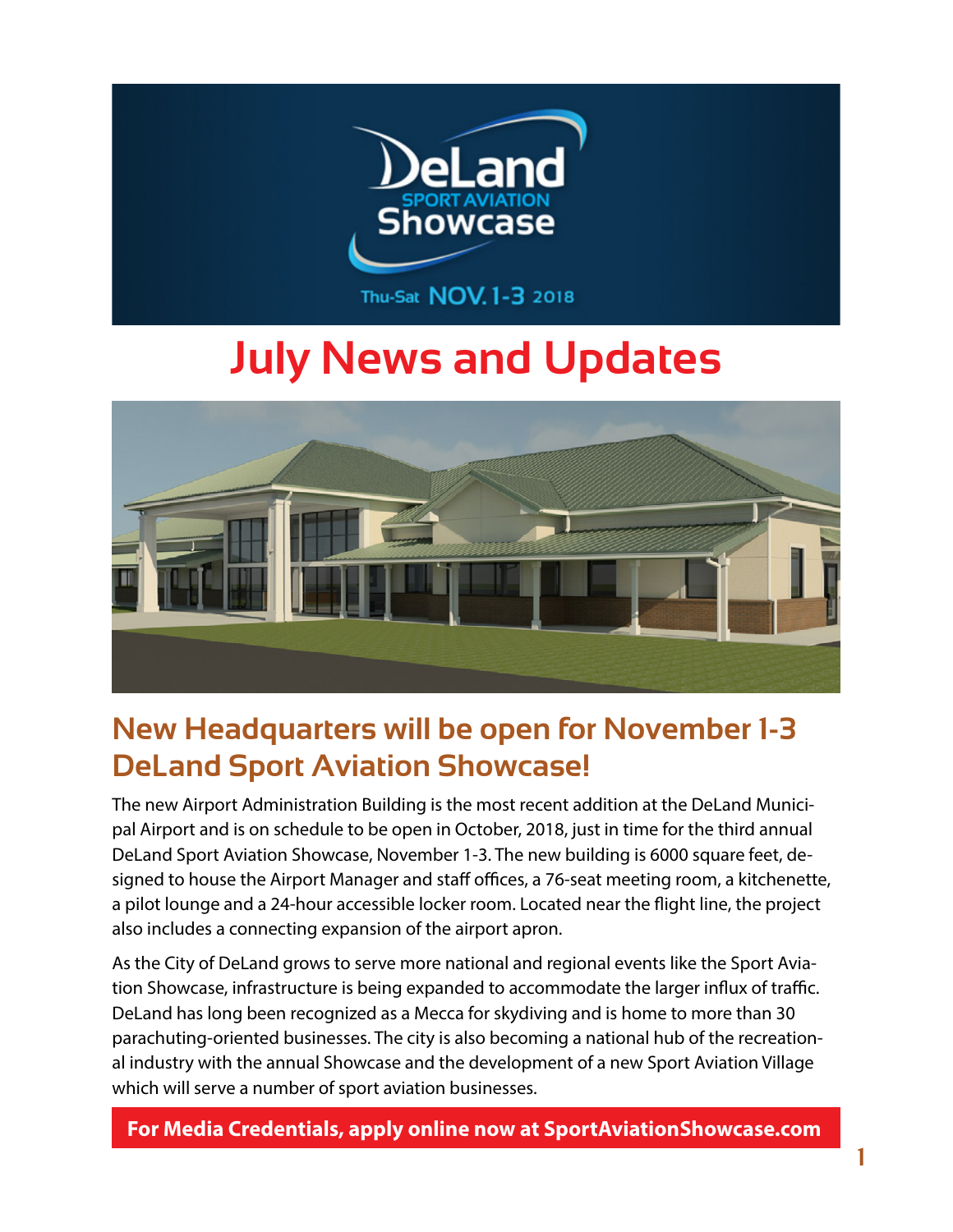

# **Construction starting on the new DeLand Sport Aviation Village**

The DeLand Sport Aviation Village has equipment on-site and work has started. The bid was recently awarded to WLW Construction to begin putting the infrastructure in for Phases 1a and 1b immediately, as the first business tenants are eagerly waiting to move in.

The first new Village tenant, Straight and Level Technologies, will build a 10,000 square foot hangar and will manufacture the WingBug and house their current company, AeroAdventure. Straight and Level Technologies was awarded the EAA Innovator Award. Owner, Alex Rolinski will be making presentations at Air Venture 2018.

More than 20 other businesses are on the waiting list for the commercial hangars. Many of the companies are currently located overseas or in the Northern U.S. and wish to relocate for the year-round temperate climate of Central Florida.

Several owners of the prospective tenants have commented that they are looking forward to moving to DeLand because of the numerous cultural venues and outdoor recreational activities available.



# **The 2018 DeLand Sport Aviation Showcase is already taking shape**

The third annual DeLand Sport Aviation Showcase will be held Thursday through Saturday, November 1-3, 2018, at the DeLand Municipal Airport (KDED). The Showcase is a three-day event focused entirely on recreational flying and sport aviation. (continued)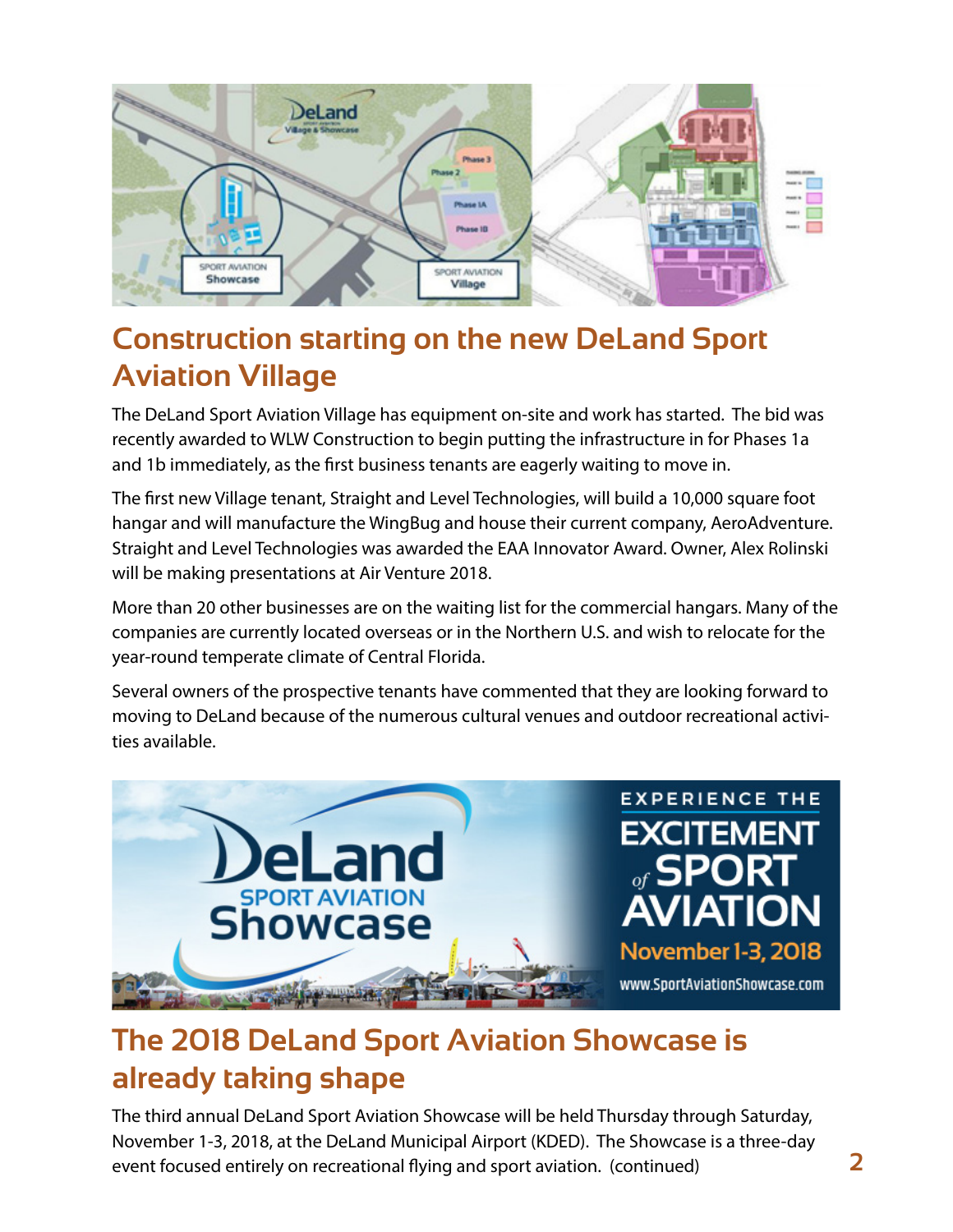More than one hundred exhibitors will be featuring all kinds of sport aircraft, ultralights, trikes, rotorcraft, powered parachutes and paragliders, engines, avionics, pilot gear and flight schools. Returning exhibitors are encouraged to confirm their booths prior to Air Venture.

The DeLand Showcase is happy to announce that AirBoss Inc. will be returning as the Air Traffic Controllers in the tower during show hours all three days.

Attendees can enjoy demo flights, interactive workshops, educational forums, keynote speakers, food concessions, live music, and underwing camping.

Among the various hands-on workshops offered, Zenith Aircraft will be actually building a fuselage at the show.

The sport aviation event welcomes all aviation enthusiasts—of all ages—especially those just becoming interested in recreational flying. The event



also attracts pilots and their families to the City of DeLand, also known as "The Athens of Florida" for its rich, creative culture featuring arts venues, unique stores, international cuisine, night life, and live entertainment.



#### **KITPLANES® signs on as the Elite Media Sponsor of the 2018 DeLand Showcase**

KITPLANES®, "Your Homebuilt Aircraft Authority," has joined the DeLand Sport Aviation Showcase as the primary media sponsor of the event.

Already recognized as the leading publication in the field of experimental aviation, KIT-PLANES<sup>®</sup> will help promote the Showcase to their 120,000+ monthly readers and will also cover the industry news at it happens at the Showcase in November. (continued)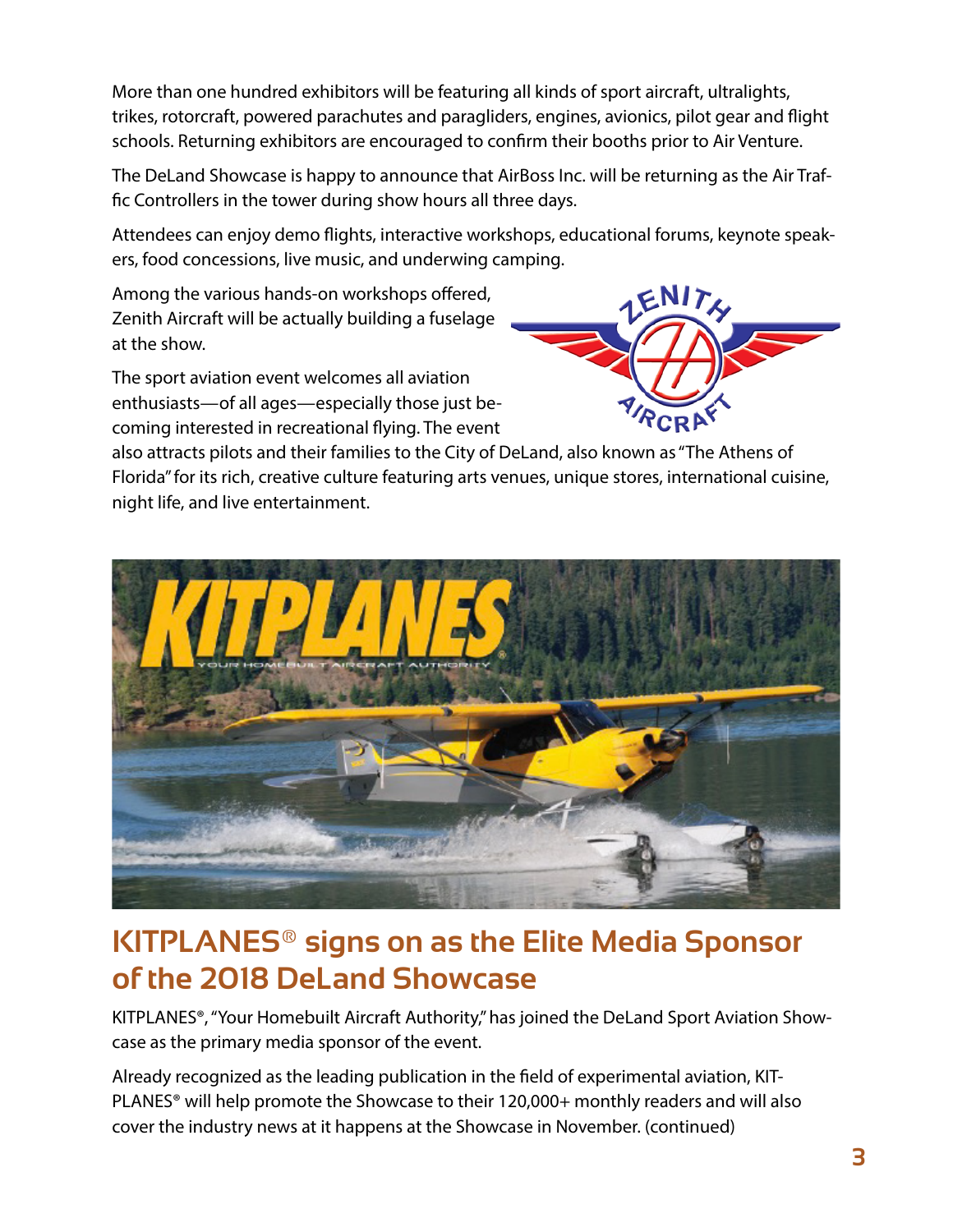

The Editor and Chief of KITPLANES®, **Paul Dye**, will also be the keynote speaker to kick off the three-day event. Before signing on with KIT-PLANES®, Paul was the longest tenured flight director in NASA history. He is a commercially licensed pilot, he flies three planes that he personally built, and he has logged more than 5000 hours of flight in numerous different types of aircraft.

Going into the third year with the growing event, the DeLand Showcase Administrator, Jana Filip, reports, "As sponsors and exhibitors are

reserving their spaces for November, we can already tell that the Showcase—and recreational aviation in general—is growing in popularity, and the KITPLANES®partnership is a perfect fit with the DeLand Showcase for builders, buyers, and flyers."

### **Friday and Saturday Showcase speakers gear up with rich content for pilots**

Gary Reeves, Master Flight Instructor and Chief Safety Pilot for PilotSafety. org, has agreed to be a keynote speaker on Friday, November 2, in the Show Center Tent. Gary is a 7,000+ hour ATP and Master CFI/CFII/MEI. A lead rep for the FAA Safety Team, he is also the 2016 FAA Instructor of the Year, WP Region. One of the most popular national public speakers as an expert in iPad use, GPS and Single Pilot IFR.



Gary's topic will be "iPads: Distraction or Savior?" in which he will be pre-

senting real-life examples of how to use your iPad to help make flying easier and safer while avoiding the deadly mistakes.



Saturday's keynote speaker will be Eric Burris, WESH Channel 2 Meteorologist, who spoke at the 2017 Showcase and is now back for Part II of "How to Forecast the Weather."

After 6 years with Hearst Television in West Palm Beach, he has been in Orlando since 2012, and is a leading expert in the science of Florida skies. Eric's lively presentations are always packed with relevant and practical content for any pilot.

Besides the keynote speeches each day, the DeLand Showcase will have dozens of instructional seminars and interactive workshops providing valuable content throughout all three days of the event.

**Exhibitors and Sponsors: Register NOW to reserve your choice of space before the end of Air Venture!**

**Register online at SportAviationShowcase.com**